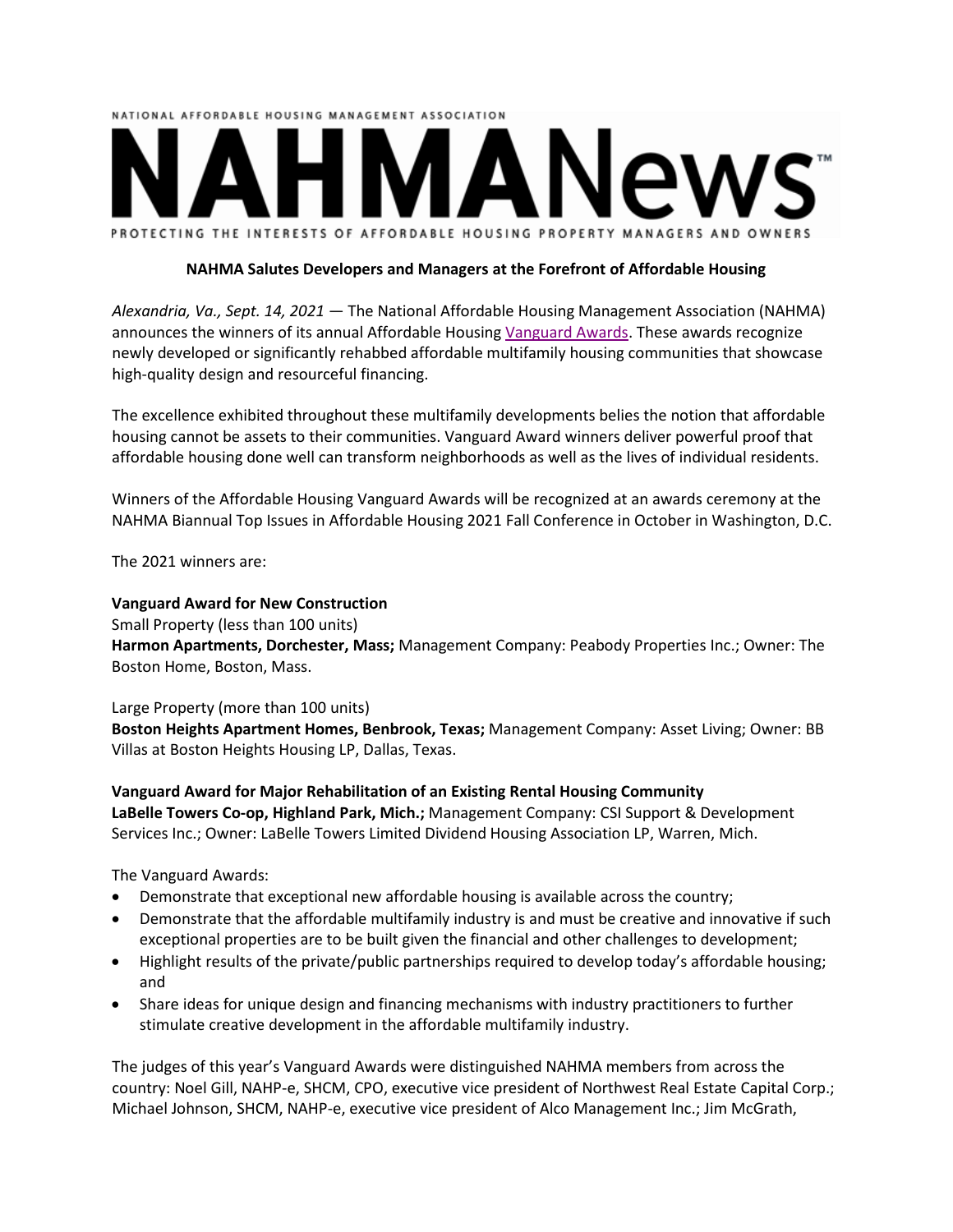SHCM, NAHP-e, chairman of the board of PRD Management Inc.; and Gianna Solari Richards, SHCM, NAHP-e, president of Solari Enterprises Inc.

## About the winners:

**Harmon Apartments** was inspired by Cordelia Harmon, who founded The Boston Home (TBH) in 1881, a one-of-a-kind community serving adults with advanced multiple sclerosis and similar progressive neurological diseases. In 2013, knowing that a need existed for supportive affordable housing for people with progressive diseases and mobility impairments, TBH initiated the effort to build Harmon Apartments, an affordable and fully accessible apartment building for adults with disabilities in Dorchester, Mass. Teaming up with experienced development partner, Affirmative Investments, TBH found support from its many stakeholders, including disability advocates, neighbors and neighborhood associations, and most importantly, civic leaders at the city of Boston and the commonwealth of Massachusetts. In May 2019, Harmon Apartments opened its doors with 36 apartments. Located on The Boston Home campus, the innovative community expands the programs developed by The Boston Home, supplying integrated technology and supportive services to residents.

Providing a range of on-site programs and services, including services sponsored by The Greater New England Chapter ofthe National Multiple Sclerosis Society, Harmon Apartments boasts open-concept living with accessible design features. The apartments exceed the Americans with Disabilities Act (ADA) standards and include contemporary kitchens with Energy Star appliances, modern fixtures, spacious floor plans, and beautiful finishes.

The \$18.13 million development utilized state and federal Low-Income Housing Tax Credit equity. The project was completed on time and within budget.

As with all of developer OM Housing's multifamily housing projects, the vision for **Boston Heights** was that of satisfying a community need for affordable apartment homes that surpasses industry standards for comfort, aesthetics, resource management, and top-notch amenities.

Boston Heights is located on a 10.5-acre site that faced significant challenges before its inception. The site was previously home to myriad undesirable activities such as prostitution, drug use, and unsheltered encampments erected by homeless individuals. Though it may seem counterintuitive, these circumstances further crystallized the overriding goal in creating Boston Heights: pushing back against—and hopefully negating—the "Not In My Back Yard (NIMBY)" concept by establishing apartments that improve and enrich their surrounding community.

Safety and security were top priorities. Boston Heights' site design was shared with the local police department to clean up design-based security problems. Crime Prevention Through Environmental Design concepts, along with perimeter fencing with controlled access gates and 30-plus HD cameras, were provided campuswide to ensure resident safety.

This project boasts a plethora of amenities and residential services, including an extra-large clubhouse with a community center, kitchen, and audio-visual equipment for social events, along with separate spaces for business, fitness, and children's activities. There is also a pool with a waterfeature, barbecue grills, playscapes, and lush landscaping. The 144 apartments include energy-efficient appliances, low emissivity windows, spacious kitchens with deep counters, constant fresh airflow from energy recovery ventilation systems, and healthy construction materials.